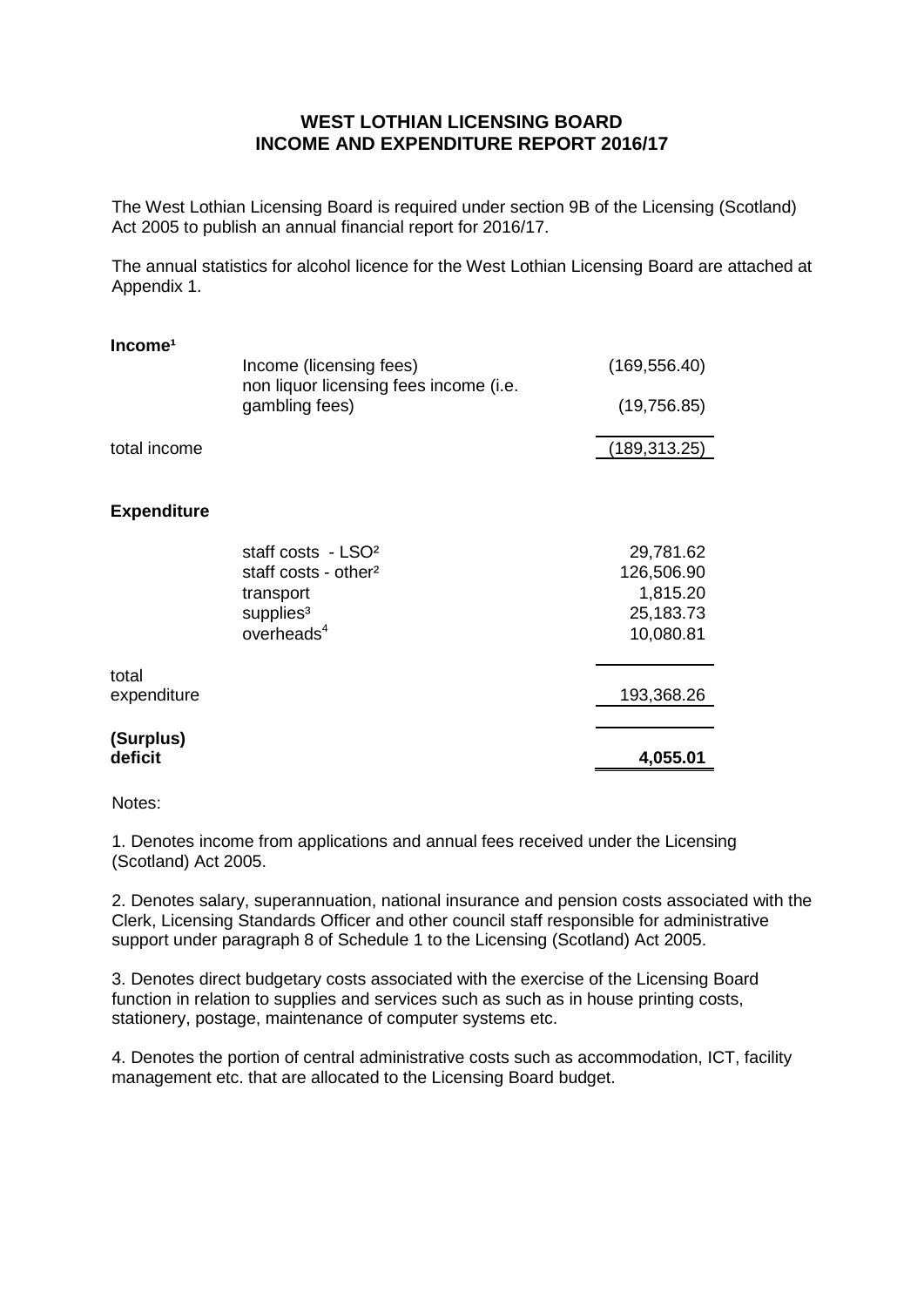## Proceedings taken during 2016-17 under section 84 (conduct inconsistent with licensing objectives) Proceedings taken during 2016-17 under section 83 (notice of conviction) resulting in:-Applications during 2016-17 under section 72:-Personal Licences in Force on 31 March 2017 Personal Licence Statistics Applications refused during 2016-17 under section 23<br>Applications granted during 2016-17 under section 23 resulting in:-Number of Occasional Licences granted during 2016-17 **Occasional Licence Statistics** Applications for review of premises licence during 2016-17 under S36 & S37 resulting in:-**Premises Licence Statistics** Applications received during 2016-17 Licences in Force on 31 March 2017 (this should equal total of a+b+c) Liquor Licensing Statistics for Year 2016-17 (Period 01/04/2016 to 31/03/2017) Local Authority - West Lothian (b) suspension (a) endorsement (a) endorsement (c) revocation (b) granted (a) refused (d) no action (e) no action (c) suspension (b) variation (a) written warning (a) on license only<br>(b) off license only (d) revocation c both (b) off sale (c) both a on sale F E  $\overline{\mathbf{z}}$ E  $\overline{\mathbf{r}}$ EEEE  $\frac{1}{3}$ E 338 601  $\frac{128}{128}$ 393 1,286 **181**  $\overline{S}$

**APPENDIX**